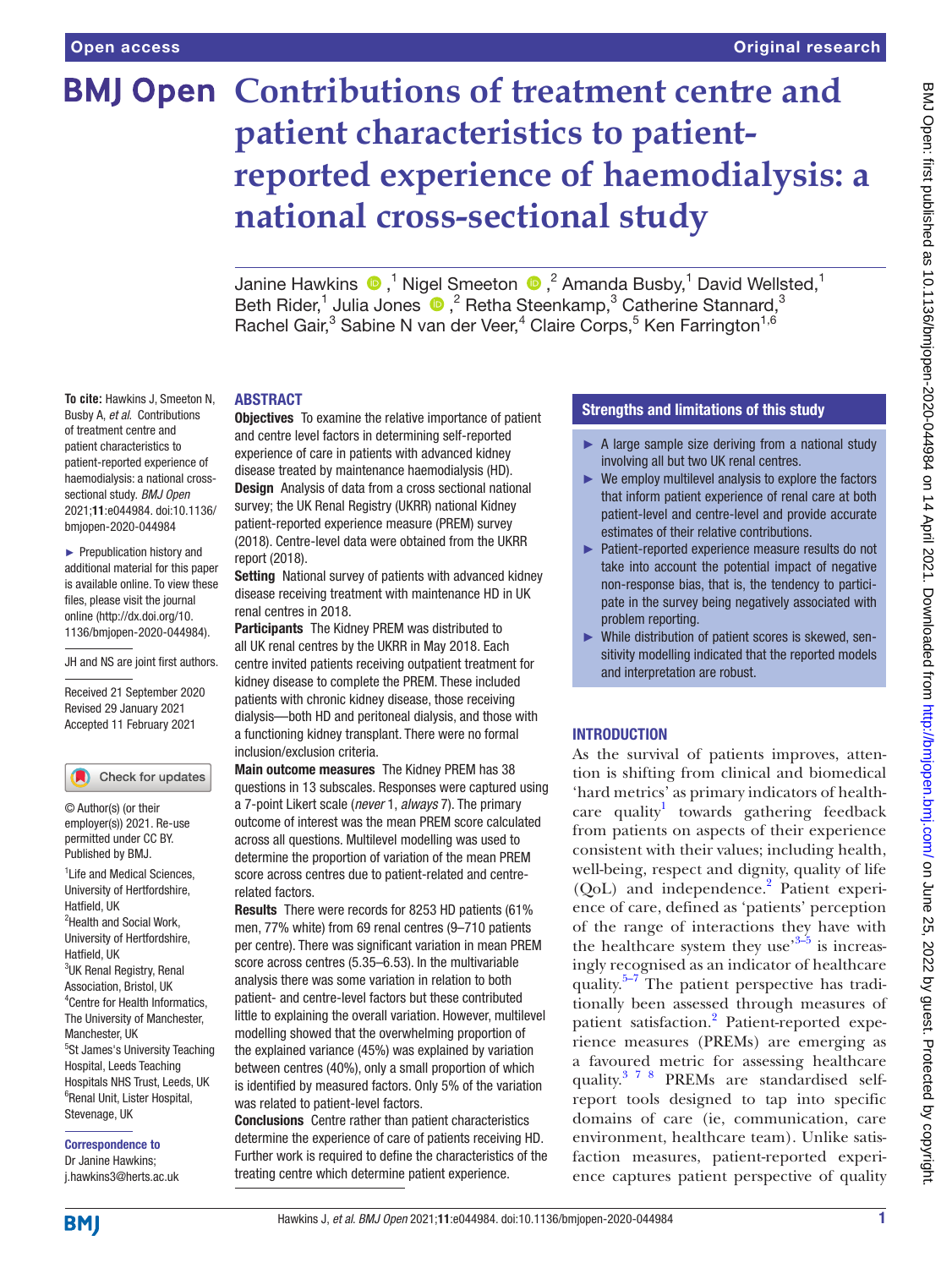by assessing the extent to which specific care processes occur over time<sup>39</sup> (eg, 'In the last 12 months how often did your doctor give you the information you needed?'). Patient experience allows providers to monitor the extent to which fundamental standards of healthcare quality have been met, through objective reporting.<sup>37</sup> In contrast, patient satisfaction measures assess the extent to which patients are *happy* with care, which is a reflection of patients' own subjective standards, expectations and affect, which is highly influenced by patient gratitude for the care received, and provides a less reliable measure of healthcare quality. $3710$  PREMs aim to minimise subjective bias that arises from patient satisfaction measures. $6$ Nevertheless, patient experience influences patient satisfaction, demonstrating a causal link between these quality metrics.<sup>10</sup> Measuring patient experience offers a unique understanding of how we appraise healthcare quality, by responding to the voice of those at the centre of care.<sup>7</sup> Evaluated alongside patient safety and effectiveness, patient experience contributes to an overall holistic representation of healthcare quality.<sup>6711</sup>

PREMs can be used by healthcare providers, policymakers and regulators to assess provider performance and facilitate quality improvement initiatives.<sup>1</sup> PREMs are also used to inform pay-for-performance schemes, by which services may receive funding increments in line with their performance.<sup>89</sup> Survey results allow for comparisons across providers<sup>1</sup> and can be made publicly available for use by patients and the general public. Patient experience is linked to a range of outcomes across healthcare populations; including clinical effectiveness, self-rated and objectively measured health outcomes, patient activation and treatment adherence. $9<sup>12</sup>$  This demonstrates the clinical utility of measuring patient-reported experience towards optimising healthcare delivery and patient outcomes. In the UK, approximately 6% of the adult population have a diagnosis of chronic kidney disease (CKD). Most have mild to moderate disease (stages 1–3), with around 0.4% having advanced CKD (stages 4 and 5). Renal replacement therapy (RRT) is required for many patients with stage 5 disease. Around 60000 patients in the UK receive RRT, approximately half of whom are living with a renal transplant and the remainder receiving dialysis.<sup>[13](#page-8-9)</sup> Haemodialysis (HD) is the most prevalent dialysis modality. HD patients require long-term and burden-some treatment throughout their lifetime.<sup>[6](#page-8-4)</sup> The quality of this care can have a significant impact on these patients' wellbeing, health and  $\text{OoL.}^6$  14 Health-related OoL is often indicated by patients as being more important to them than survival.

Introduced in 2016, the UK Renal Registry (UKRR) Kidney PREM [\(online supplemental file 1](https://dx.doi.org/10.1136/bmjopen-2020-044984)) is part of a national programme that collects annual feedback from patients with kidney disease on their experience of National Health Service (NHS) renal services, including those on HD. However, the implementation of PREMs in clinical practice has been relatively limited.<sup>[6](#page-8-4)</sup> As a result, responding to patient experience feedback

remains a challenge for providers. $16$  To translate patient feedback into actionable information to drive quality improvements, $6$  we must be able to define which factors inform patient experience. Whether patient experience is mainly determined by patient characteristics<sup>17</sup> <sup>18</sup> or by those of the centre remains unknown.<sup>[19](#page-8-13)</sup> There is a growing body of literature addressing patient experience of care (and the factors which inform it), but few studies acknowledge the hierarchical framework of patients nested within centres. No previous studies have taken account of this framework in the HD population. The objective of the current study was to examine the relative importance of patient- and centre- level factors in determining self-reported experience of care in patients with advanced kidney disease treated by maintenance HD. We used clustered analysis (multilevel regression models) to examine the association between patient demographic and centre-level factors and patient experience, using secondary data from the national 2018 Kidney PREM survey. We have focused on patients receiving HD to reduce the heterogeneity of the sample and because data suggest poorer experience of care in this group.<sup>20</sup> By using analytical methods that account for grouping within treatment centre, our study aims to provide evidence that treating centre makes a larger contribution to patient experience than patient characteristics, thereby supporting a systems perspective towards understanding patient experience.<sup>[1](#page-8-0)</sup>

# **METHODS** Kidney PREM data

The validated Kidney PREM questionnaire was developed by a group of patients, clinicians and academics as a disease specific measure of patient experience. The third survey, conducted in  $2018$ ,<sup>21</sup> involved 71 adult renal centres across the UK, with kidney patients given the option of a paper version of the questionnaire, distributed and collected by centres, or completion online. Patient age, gender and ethnicity were recorded along with current treatment (peritoneal dialysis; HD and its location (at home, in hospital, in satellite); transplanted or attending kidney clinics but not on dialysis or in receipt of a transplant). Patients reported their use of hospital transport by answering transport-specific questions. Information regarding patient experience of care was collected from 38 questions grouped into 13 subscales consisting of between two and five questions, with a final question asking the patient to score their overall experience of the service provided. Responses were captured using a 7-point Likert scale from *never (1) to always (7),* with additional options of *don't know* and *not applicable.*. The research reported here investigated only those patients receiving HD. The sample size was determined by the number of HD patients providing a completed Kidney PREM questionnaire in the 2018 survey.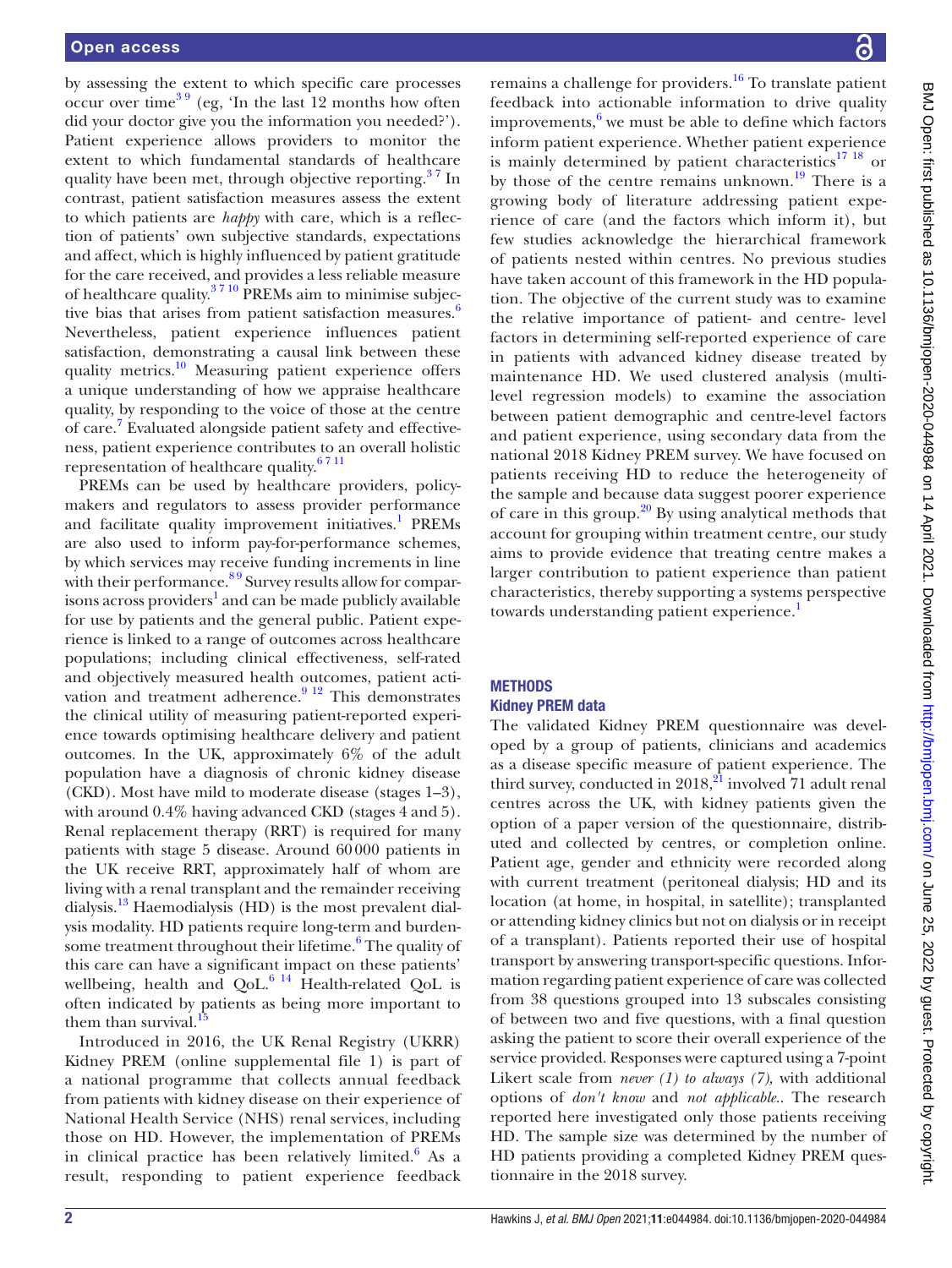#### Centre-level population characteristics

In addition to the patient-level survey data, the UKRR provides centre-level population characteristics (centrelevel data). UKRR has collected centre-based data and published annual reports since 1998. Information provided for this study was from  $2017<sup>13</sup>$ , the most recently available. Centre demographic variables included mean patient age, percentage male, ethnicity distribution (Asian, Black, White,Other, Rather not say) and mean index of multiple deprivation. Follow-up information was obtained on the percentage of patients alive at the end of 2016 that died during 2017. Other centre-level information related to dialysis access for patients receiving RRT, current or previous smoking, comorbidities at the start of RRT (eg, angina, previous myocardial infarction, diabetes), the percentage of patients who were late presenters (ie, less than 90 days between first nephrology appointment and commencing RRT), and mean systolic and diastolic blood pressures. Mean blood test levels were provided for phosphate, bicarbonate, potassium, ferritin and urea reduction ratio. Information on transplant waiting lists and transplant rate was also obtained.

#### Analysis

The primary outcome of interest was the mean PREM score calculated across all 38 questions across the 13 subscales, analysed as a continuous variable, with a difference of greater than  $10\%$  (0.7) of the scale range (1–7) being regarded as clinically important. Scores were calculated where patients had answered five or more of the 33 PREM questions which are not filtered for treatment type. Details of how the mean score was adjusted for missing responses is provided in the technical annex to the  $2018$  report. $21$ 

The information available from the completed PREM questionnaires was used to obtain the patient-level variables, these being: age in years (17–21, 22–30, 31–40, 41–55, 56–64, 65–74, 75–84, 85+), gender (male, female, rather not say), ethnicity (Asian, Black, White, Other, Rather not say), use of hospital transport (yes, no) and HD location (in-hospital, in-satellite, at home). Clinically relevant centre-level variables were selected. As the range of possible values differs between the constituent countries of the UK, for comparability, deciles for the Index of Multiple Deprivation were calculated. The strength of association between mean PREM score and prevalent mortality measures was assessed. These were the percentage of patients alive at the end of 2016 who died during 2017 (prevalent 1-year mortality unadjusted) and prevalent 1-year mortality adjusted to age 60 years.<sup>13</sup>

A multivariable linear regression, which assumes independence of observations, was performed on the patientlevel and centre-level variables that were at least 85% complete and available for each centre. Variables with a p value of less than 0.1 were selected for multilevel modelling. Multilevel analyses were then performed on the mean scores by using the iterative generalised least squares method of estimation. Variance partition coefficients

were calculated. These represent the proportion of total variation in an outcome that is due to differences occurring at each level; a high coefficient at centre-evel indicates that more of the variation in the model is due to differences between centres than between patients. First, the variance partition coefficients were calculated for the null model to give raw coefficients. Then a model was fitted adjusting for patient-level characteristics to give patient adjusted coefficients. Next, both patient-level and centre-level characteristics were entered. Finally, any interactions between variables identified were added in to give fully adjusted coefficients.

Sets of models were compared using likelihood ratio tests. In order to assess whether the patients entered into the analysis were similar to those excluded due to incomplete information, the two groups were compared on age group, gender, ethnicity and location of treatment.

Sensitivity analyses were performed as part of the modelling. As patient PREM scores were negatively skewed, an exponential transformation was applied to bring the observations closer to a normal distribution. Additionally, results were compared with and without the robust estimation of errors. Snijders-Bosker  $R^2$  values were estimated after fitting the multilevel model to determine the proportion of variance in scores attributable to centre-level and patient-level differences.

All analyses were conducted using Stata V.IC/15.1.

#### Patient and public involvement

The UKRR Patient Council was consulted regarding how best to share this research, as well as the Kidney PREM and other related research, with patients, medical professionals and the public in general. The study was presented at a Patient Council meeting in March 2019 and the members' views sought in particular on our dissemination plans to maximise the impact of the research on patient care.

Feedback from the Council was that there are many ways to engage with the kidney community such as through public user group fora, patient blogs or via the Kidney Patient Associations. It was also felt that it would be beneficial to send results directly to centre staff, as well as the hospital chief executive, medical director and clinical director to ensure the findings were received at all organisational levels. In addition, the Council were keen that treatment centres were sent their own results from the Kidney PREM, highlighting how they compare to other centres, to ensure that best practice was shared across settings.

# RESULTS

There were records for 8253 HD patients from 69 renal centres (9–710 patients per centre) with two centres providing no responses. Overall, reported experience of PREM was positive (mean=5.93, SD=1.00). There was noticeable variation between centres. Mean scores were normally distributed, ranging from 5.35 to 6.53 (median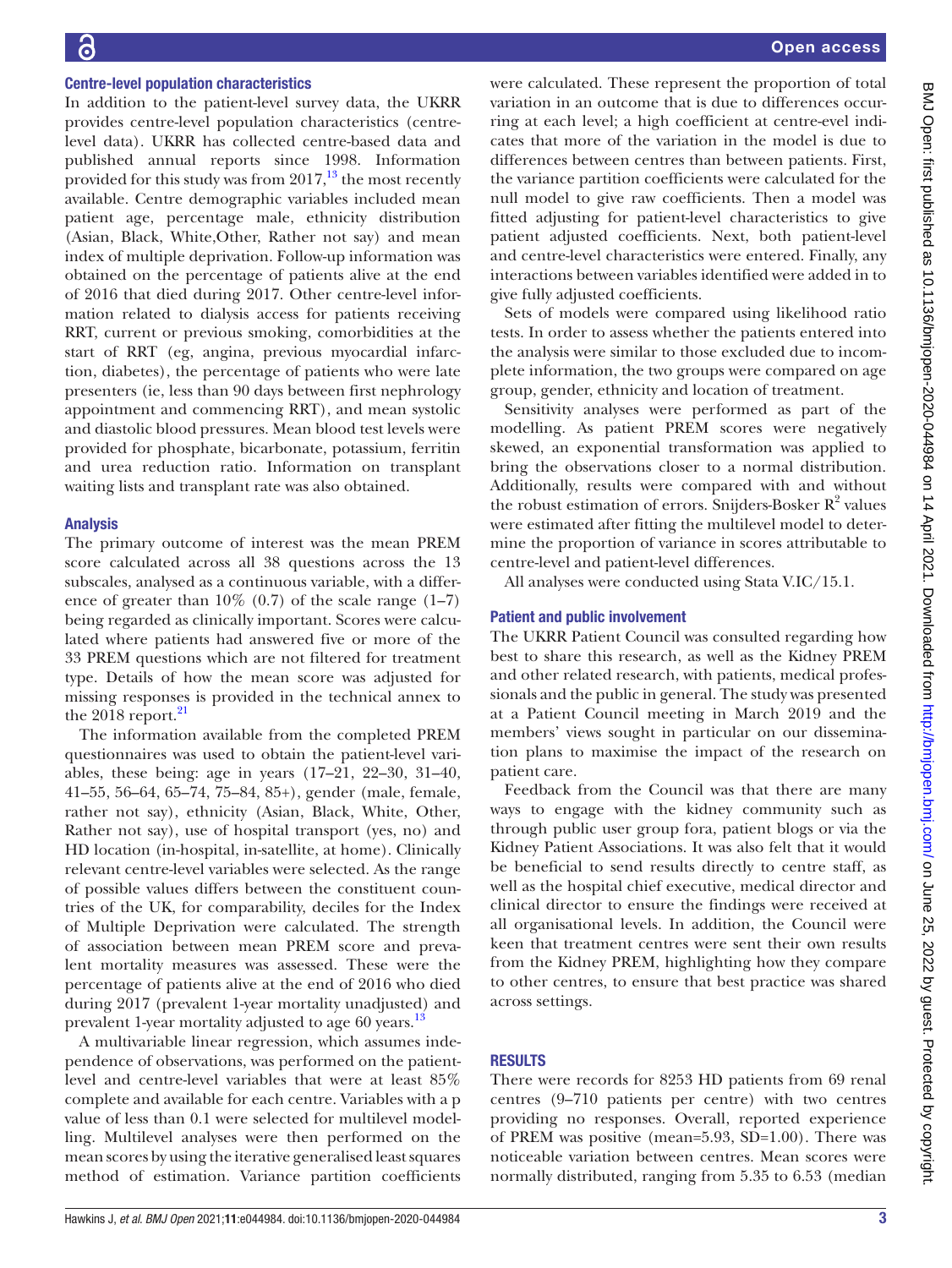<span id="page-3-0"></span>

| <b>Variable</b>       | <b>Observations</b> | <b>Mean</b> | <b>SD</b> | <b>Median</b> |  |
|-----------------------|---------------------|-------------|-----------|---------------|--|
| Age (years)           |                     |             |           |               |  |
| $17 - 21$             | 28 (0.3%)           | 5.71        | 1.04      | 5.94          |  |
| $22 - 30$             | 160 (2.0%)          | 5.79        | 1.07      | 6.05          |  |
| $31 - 40$             | 325 (4.0%)          | 5.87        | 1.10      | 6.28          |  |
| $41 - 55$             | 1314 (16.1%)        | 5.80        | 1.11      | 6.14          |  |
| $56 - 64$             | 1540 (18.9%)        | 5.86        | 1.06      | 6.15          |  |
| $65 - 74$             | 2255 (27.7%)        | 6.00        | 0.96      | 6.31          |  |
| $75 - 84$             | 2046 (25.1%)        | 6.01        | 0.91      | 6.27          |  |
| $85+$                 | 477 (5.9%)          | 6.01        | 0.94      | 6.28          |  |
| Missing               | 108                 |             |           |               |  |
| Gender                |                     |             |           |               |  |
| Male                  | 4481 (60.8%)        | 5.96        | 0.98      | 6.26          |  |
| Female                | 2861 (38.8%)        | 5.91        | 1.00      | 6.21          |  |
| Not say               | 33 (0.4%)           | 4.43        | 1.42      | 4.36          |  |
| <b>Missing</b>        | 878                 |             |           |               |  |
| Ethnicity             |                     |             |           |               |  |
| Asian                 | 893 (11.5%)         | 5.74        | 1.05      | 5.97          |  |
| <b>Black</b>          | 541 (6.9%)          | 5.83        | 1.04      | 6.09          |  |
| White                 | 6025 (77.3%)        | 5.98        | 0.97      | 6.28          |  |
| Other                 | 210 (2.7%)          | 5.99        | 0.93      | 6.27          |  |
| Not say               | 129 (1.7%)          | 5.12        | 1.40      | 5.29          |  |
| Missing               | 455                 |             |           |               |  |
| Location of treatment |                     |             |           |               |  |
| Home                  | 270 (3.4%)          | 6.12        | 0.91      | 6.42          |  |
| Satellite             | 4131 (51.6%)        | 5.93        | 1.00      | 6.24          |  |
| Hospital              | 3600 (45.0%)        | 5.93        | 1.01      | 6.22          |  |
| Missing               | 252                 |             |           |               |  |
| Hospital transport    |                     |             |           |               |  |
| <b>Yes</b>            | 5226 (63.3%)        | 5.90        | 1.01      | 6.20          |  |
| <b>No</b>             | 3027 (36.7%)        | 5.98        | 0.99      | 6.29          |  |
| <b>Missing</b>        | $\overline{0}$      |             |           |               |  |

5.96, IQR 5.79–6.13). In addition, centres differed markedly in the proportion of patients giving a low experience score. Taking scores of less than 5 to be low, there was a 10-fold difference between centres (3.0%–33.3%). The range of PREM scores  $(1.18)$  is far greater than  $10\%$   $(0.7)$ of the scale range (1–7) and more than 1 SD of the overall score, giving an indication of the impact of the centrelevel variation. [Table](#page-3-0) 1 shows PREM summary scores for groups based on demographic characteristics. Of note, those unwilling to disclose their gender or ethnicity (selecting 'rather not say') on average gave lower experience scores. Some variation was seen across age groups, with those over 65 years reporting a better experience. However, the difference was small, ranging from 5.71 (18–21 years) to 6.01 (5+ years).

Those centre-level variables with at least 85% completeness and recorded by all renal centres are shown in [table](#page-4-0) 2. These consisted of sociodemographic variables at both patient summary and centre levels, centre size, transplanting centre (yes/no), blood test results and waiting list information. Although the data for percentage White at renal centre level were more than 85% complete, they were unavailable for seven centres, all in Scotland, and so were excluded. However, there was a strong negative correlation between percentage White and size of centre (r=–0.7922) suggesting that centre size is a good proxy variable for percentage White. No association was found between mean PREM score and prevalent mortality, either unadjusted (r=0.0482), or age-adjusted  $(r=-0.0500)$ .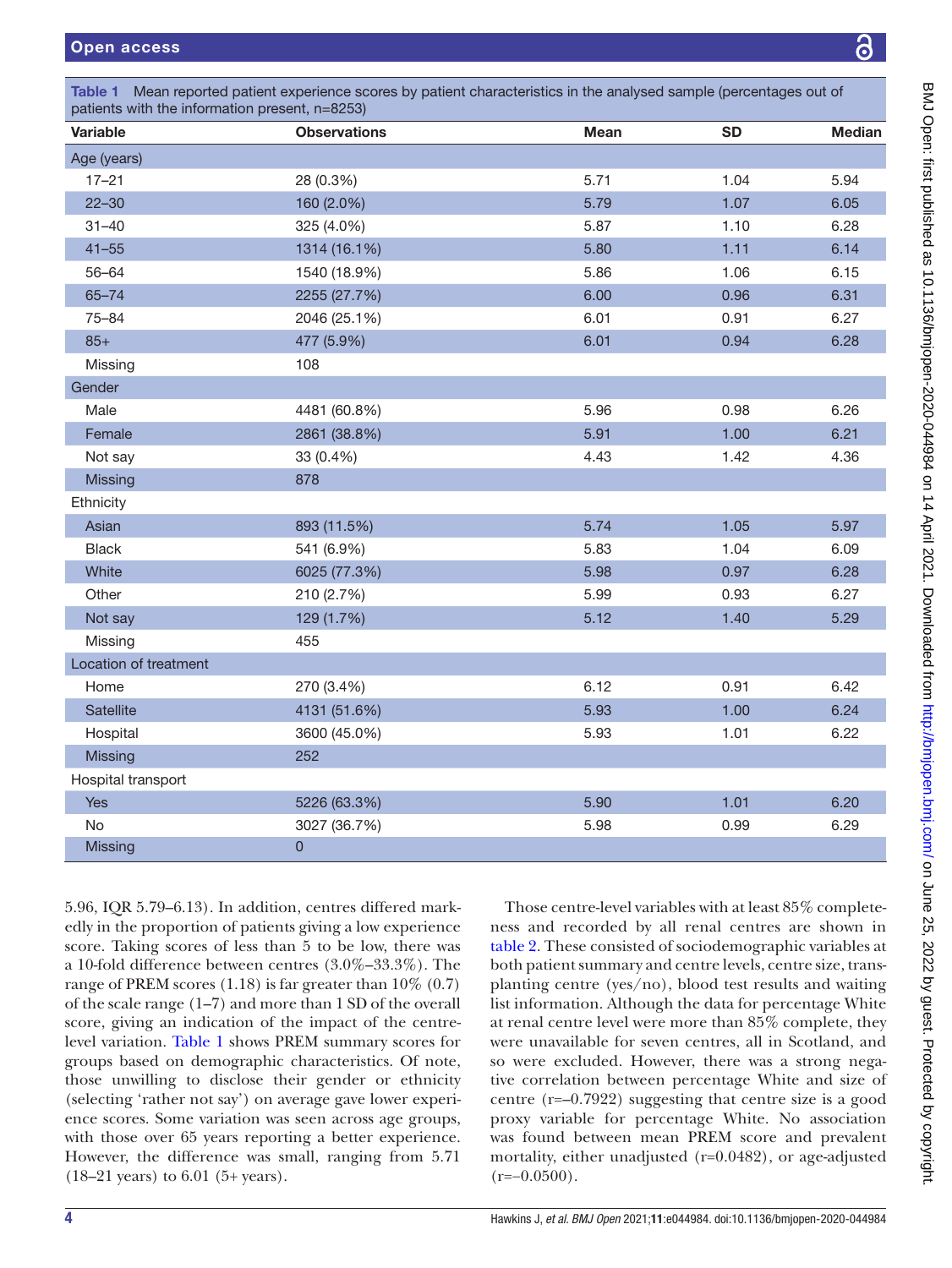<span id="page-4-0"></span>

| <b>Table 2</b> Descriptive statistics for centres |            |             |           |                      |
|---------------------------------------------------|------------|-------------|-----------|----------------------|
|                                                   | N          | <b>Mean</b> | <b>SD</b> | Range across centres |
| Mean age <sup>*</sup> (years)                     | 69         | 65.4        | 2.5       | $60.0 - 72.8$        |
| Percentage male*                                  | 69         | 62.0        | 4.1       | $47.1 - 70.3$        |
| Mean Index of Multiple Deprivation Decile*        | 69         | 4.7         | 1.1       | $1 - 7$              |
| Transplanting centre*                             |            |             |           |                      |
| <b>Yes</b>                                        | 22 (31.9%) |             |           |                      |
| <b>No</b>                                         | 47 (68.1%) |             |           |                      |
| Size of centre*                                   | 69         | 891         | 685       | 124-3417             |
| Mean haemoglobin level (g/L)*                     | 69         | 109.2       | 2.6       | 103.4-116.0          |
| Mean phosphate level (mmol/L)                     | 69         | 1.54        | 0.13      | $0.79 - 1.74$        |
| Mean ferritin (ng/mL)                             | 66         | 492         | 116       | 297-889              |
| Wait listed within 2 years starting RRT (%)       | 69         | 40.9        | 11.6      | $14.3 - 65.4$        |
| Transplant within 2 years of waiting list (%)     | 69         | 53.4        | 15.3      | $25 - 100$           |
| Prevalent 1-year mortality unadjusted (%)         | 69         | 16.6        | 3.3       | $10.2 - 25.7$        |
| Prevalent 1-year mortality adjusted to age 60 (%) | 69         | 12.0        | 2.3       | $6.4 - 17.3$         |
| * Selected for multilevel modelling               |            |             |           |                      |

RRT, renal replacement therapy.

The results from the multivariable linear regression are shown in [table](#page-5-0) 3. All patient-level variables were retained in the model, along with selected centre-level variables as indicated in [table](#page-4-0) 2. Adjusting for other patient- and centre-level variables increased the effect of age on the PREM scores, with a wider range of 0.53 across the age groups (compared with 0.3 as shown in [table](#page-3-0) 1). Several centre-level variables were found to be reliably associated with mean scores in the adjusted model, however, the range of effect for any variable was limited (95% CI 0.03 to 0.44).

[Table](#page-6-0) 4 provides details of relationships between the explanatory variables at the level of centre and patient, and the mean patient experience score. Data for the multilevel modelling were obtained from 6945 (84.2%) patients, with 69 centres represented. Patients who were included differed from those excluded in terms of ethnicity (White: 77.8%vs 72.6%) and location of treatment (hospital: 45.4%vs 42.0%). However, age (65+: 58.8%vs 57.9%), gender (male: 60.8%vs 59.5%) and use of hospital transport (yes: 62.9%vs 65.8%) were similar.

At the centre level, higher mean scores were associated with a higher percentage placed on the waiting list for a transplant within two years of starting RRT. Lower scores were associated with larger centres. At the patient level, lower mean scores were associated with younger patients (<56 years), refusal to disclose gender, refusal to disclose ethnicity, use of hospital transport and receipt of HD in-centre or in-satellite (compared with dialysis at home). Most of these effects were relatively small  $\left($  <0.4 on a scale from 1 to 7), the main exceptions being refusal to disclose gender and refusal to disclose ethnicity. Patient-level variables had a similar effect on scores in the multilevel model as they did in the multivariable linear

regression model (tables [3 and 4](#page-5-0)). The sensitivity analyses performed by firstly dropping robust estimation and then using the transformed data each produced similar results to those of the main analysis.

[Table](#page-6-1) 5 shows the estimated variance for each model. The total variance decreases as the patient-level variables are added and decreases further once adjusted for centrelevel variables (ie, as more of the variance in patient scores was explained). The Snijders-Bosker  $R^2$  values<sup>[22](#page-8-16)</sup> suggest that 40.1% of variation in scores is explained by centre variation and just 5.3% of variation is accounted for by differences in patient characteristics.

## **DISCUSSION**

## Statement of principal findings

This study provides important insights into what influences patient experience of care in HD patients in this national sample of respondents of the UKRR/KCUK Kidney PREM 2018 survey. In this study, patient characteristics—younger patients (<56 years), refusal to disclose gender, refusal to disclose ethnicity, use of hospital transport and receipt of treatment in centre or satellite—were only modestly associated with patient experience. These effects are small in magnitude, indicating a limited impact on patient experience. Collectively, patient characteristics account for just 5% of the observed variance in the PREM score. The only important effects were observed consistently in those patients who refused to disclose their gender or ethnicity. Previous studies have also described small variations in ratings for self-reported patient experience among older patients, those experiencing shortened treatments<sup>[18](#page-8-17)</sup> and some minority ethnic populations.<sup>[19](#page-8-13)</sup>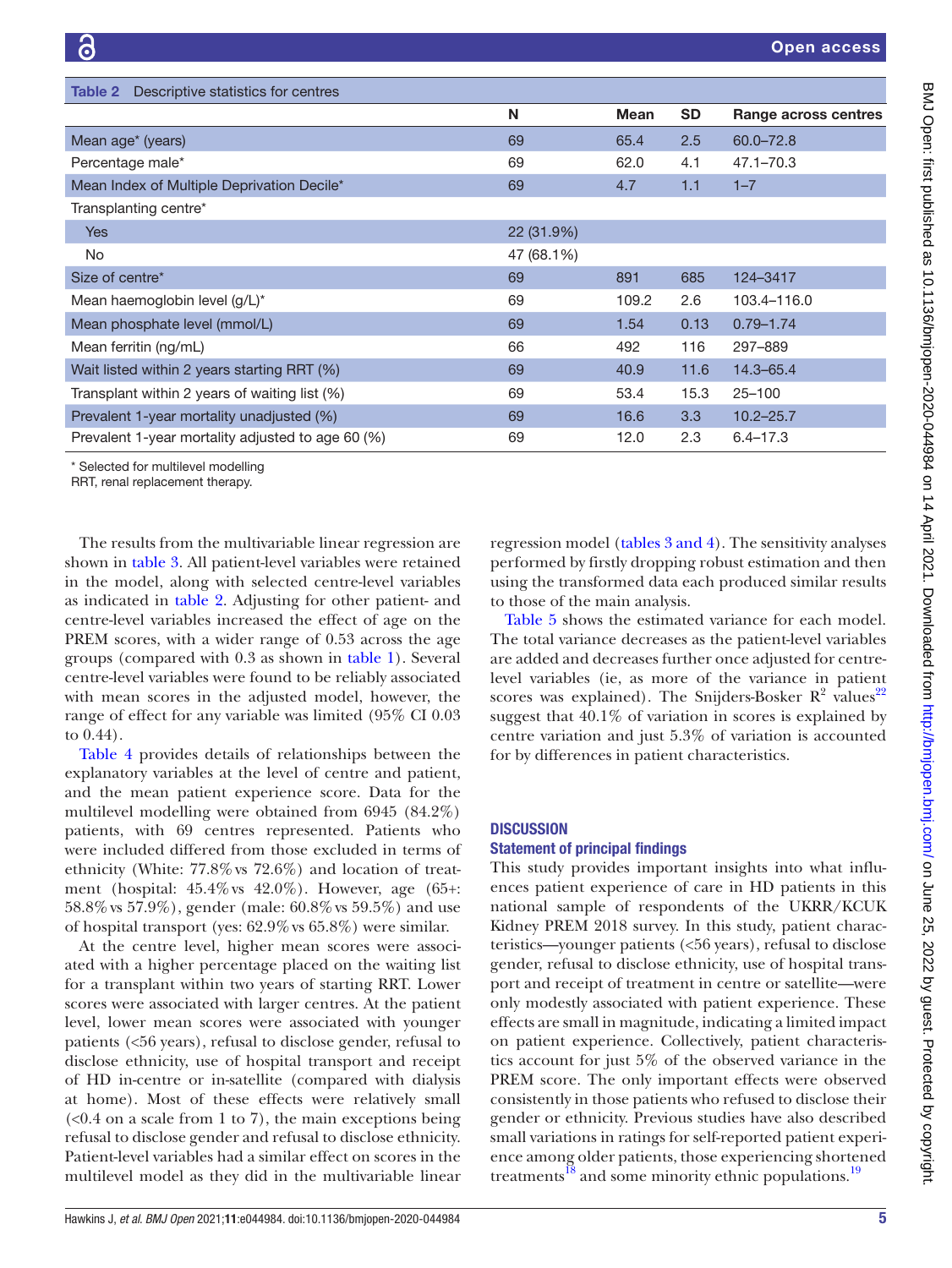<span id="page-5-0"></span>

| Variable<br>Patient-level                            | <b>Coefficient</b> | 95% CI                        | P value |
|------------------------------------------------------|--------------------|-------------------------------|---------|
|                                                      |                    |                               |         |
| Age (baseline 56-64)                                 |                    |                               |         |
| $17 - 21$                                            | $-0.334$           | $(-0.734 \text{ to } 0.067)$  | 0.102   |
| $22 - 30$                                            | $-0.058$           | $(-0.233$ to $0.117)$         | 0.515   |
| $31 - 40$                                            | 0.028              | $(-0.101$ to $0.156)$         | 0.673   |
| $41 - 55$                                            | $-0.032$           | $(-0.111$ to $0.047)$         | 0.424   |
| $56 - 64$                                            | -                  |                               | н,      |
| $65 - 74$                                            | 0.119              | $(0.050 \text{ to } 0.187)$   | 0.001   |
| $75 - 84$                                            | 0.146              | (0.075 to 0.217)              | < 0.001 |
| $85+$                                                | 0.197              | (0.087 to 0.307)              | < 0.001 |
| Gender (baseline male)                               |                    |                               |         |
| Female                                               | $-0.030$           | $(-0.078 \text{ to } 0.018)$  | 0.223   |
| Not say                                              | $-1.072$           | $(-1.468 \text{ to } -0.677)$ | < 0.001 |
| Ethnicity (baseline White)                           |                    |                               |         |
| Asian                                                | $-0.054$           | $(-0.135$ to $0.027)$         | 0.193   |
| <b>Black</b>                                         | $-0.078$           | $(-0.176 \text{ to } 0.020)$  | 0.121   |
| Other                                                | 0.125              | $(-0.019 \text{ to } 0.270)$  | 0.089   |
| Not say                                              | $-0.627$           | $(-0.826 \text{ to } -0.429)$ | < 0.001 |
| Location of treatment (baseline home)                |                    |                               |         |
| Satellite                                            | $-0.149$           | $(-0.282 \text{ to } -0.016)$ | 0.028   |
| Hospital                                             | $-0.219$           | $(-0.353$ to $-0.086)$        | 0.001   |
| Hospital transport                                   | $-0.120$           | $(-0.170 \text{ to } -0.070)$ | < 0.001 |
| Centre-level                                         |                    |                               |         |
| Mean age (per year)                                  | 0.024              | $(0.009 \text{ to } 0.039)$   | 0.002   |
| Percentage male (per 10%)                            | $-0.110$           | $(-0.185 \text{ to } -0.036)$ | 0.004   |
| Mean Index of Multiple Deprivation (IMD) decile      | $-0.057$           | $(-0.086 \text{ to } -0.027)$ | < 0.001 |
| Transplant centre                                    | 0.274              | (0.200 to 0.348)              | < 0.001 |
| Centre size (per 100 patients)                       | $-0.024$           | $(-0.030 \text{ to } -0.018)$ | < 0.001 |
| Mean haemoglobin (g/L)                               | 0.013              | (0.002 0.024)                 | 0.026   |
| Mean phosphate (mmol/L)                              | 0.022              | $(-0.197 \text{ to } 0.240)$  | 0.846   |
| Mean ferritin (ng/mL)                                | $-0.0001$          | $(-0.0003$ to $0.0001)$       | 0.297   |
| On waiting list <2 years from starting RRT (per 10%) | 0.075              | (0.049 to 0.102)              | < 0.001 |
| Transplant within 2 years of waiting list (per 10%)  | 0.015              | $(-0.007 \text{ to } 0.037)$  | 0.184   |
| Unadjusted prevalent mortality (per 10%)             | $-0.016$           | $(-0.108 \text{ to } 0.076)$  | 0.736   |
| RRT, renal replacement therapy.                      |                    |                               |         |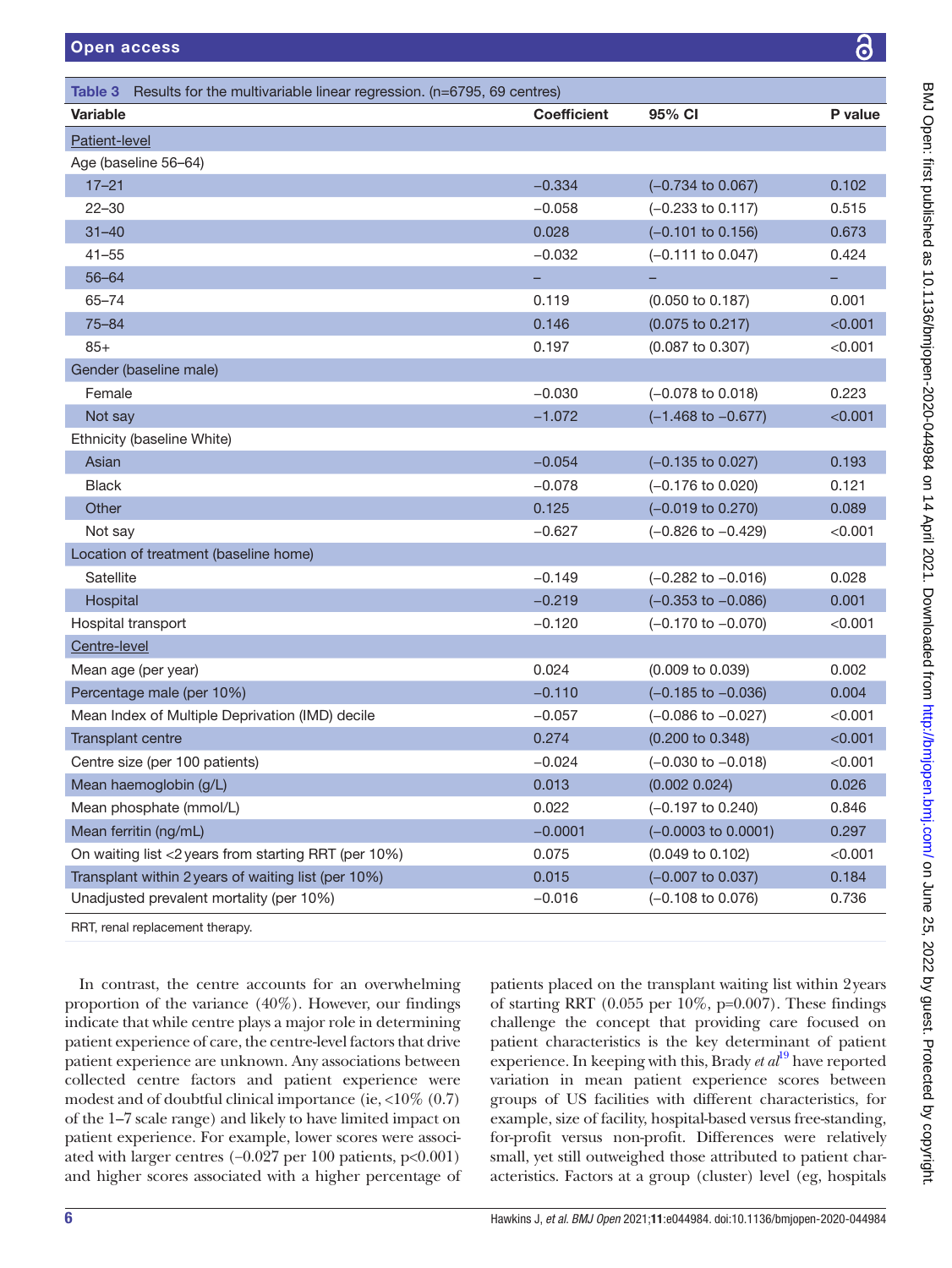<span id="page-6-0"></span>

| Results for the multilevel modelling. (n=6945, 69 centres)<br>Table 4 |                    |                               |           |
|-----------------------------------------------------------------------|--------------------|-------------------------------|-----------|
| <b>Variable</b>                                                       | <b>Coefficient</b> | 95% CI                        | P value   |
| Patient-level                                                         |                    |                               |           |
| Age (baseline 56-64)                                                  |                    |                               |           |
| $17 - 21$                                                             | $-0.359$           | $(-0.806 \text{ to } 0.089)$  | 0.116     |
|                                                                       |                    |                               |           |
| $22 - 30$                                                             | $-0.088$           | $(-0.287 \text{ to } 0.112)$  | 0.389     |
| $31 - 40$                                                             | 0.022              | $(-0.098 \text{ to } 0.142)$  | 0.715     |
| $41 - 55$                                                             | $-0.035$           | $(-0.116 \text{ to } 0.046)$  | 0.396     |
| $65 - 74$                                                             | 0.118              | $(0.047 \text{ to } 0.188)$   | 0.001     |
| $75 - 84$                                                             | 0.147              | $(0.083 \text{ to } 0.212)$   | < 0.001   |
| $85+$                                                                 | 0.219              | (0.124 to 0.313)              | < 0.001   |
| Gender (baseline male)                                                |                    |                               |           |
| Female                                                                | $-0.027$           | $(-0.076 \text{ to } 0.022)$  | 0.275     |
| Not say                                                               | $-1.074$           | $(-1.662 \text{ to } -0.485)$ | $<$ 0.001 |
| Ethnicity (baseline white)                                            |                    |                               |           |
| Asian                                                                 | $-0.054$           | $(-0.166 \text{ to } 0.057)$  | 0.339     |
| <b>Black</b>                                                          | $-0.052$           | $(-0.162 \text{ to } 0.058)$  | 0.352     |
| Other                                                                 | 0.122              | $(-0.059 \text{ to } 0.304)$  | 0.186     |
| Not say                                                               | $-0.625$           | $(-0.916 \text{ to } -0.334)$ | < 0.001   |
| Location of treatment (baseline home)                                 |                    |                               |           |
| <b>Satellite</b>                                                      | $-0.127$           | $(-0.258 \text{ to } 0.005)$  | 0.060     |
| Hospital                                                              | $-0.231$           | $(-0.383$ to $-0.079)$        | 0.003     |
| Hospital transport                                                    | $-0.128$           | $(-0.183$ to $-0.072)$        | < 0.001   |
| Centre-level                                                          |                    |                               |           |
| Mean age (per year)                                                   | 0.015              | $(-0.012 \text{ to } 0.043)$  | 0.268     |
| Percentage male (per 10%)                                             | $-0.122$           | $(-0.232 \text{ to } -0.011)$ | 0.031     |
| Mean IMD decile                                                       | $-0.035$           | (-0.086 to 0.016)             | 0.174     |
| Transplant centre                                                     | 0.291              | $(0.165 \text{ to } 0.416)$   | < 0.001   |
| Centre size (per 100 patients)                                        | $-0.027$           | $(-0.037 \text{ to } -0.018)$ | < 0.001   |
| Mean haemoglobin (g/L)                                                | 0.011              | $(-0.009 \text{ to } 0.031)$  | 0.267     |
| On waiting list <2 years from starting RRT (per 10%)                  | 0.055              | (0.015 to 0.095)              | 0.007     |
| RRT renal renlacement therany                                         |                    |                               |           |

RRT, renal replacement therapy.

<span id="page-6-1"></span>

|  | <b>Table 5</b> Variance at level of centre and patient, before and after adjustment for explanatory variables |  |  |
|--|---------------------------------------------------------------------------------------------------------------|--|--|
|--|---------------------------------------------------------------------------------------------------------------|--|--|

|                                                       |                            |                           |                               | Variance accounted for                             |                                                   |
|-------------------------------------------------------|----------------------------|---------------------------|-------------------------------|----------------------------------------------------|---------------------------------------------------|
| Level of adjustment                                   | <b>Variance</b><br>(total) | <b>Variance</b><br>(cons) | <b>Variance</b><br>(residual) | <b>Patient level</b><br>variables (%) <sup>*</sup> | <b>Centre level</b><br>variables (%) <sup>*</sup> |
| Unadjusted                                            | 1.0166                     | 0.0407                    | 0.9759                        |                                                    |                                                   |
| Adjusted for patient<br>level variables               | 0.9763                     | 0.0433                    | 0.9330                        |                                                    |                                                   |
| Adjusted for patient<br>and centre level<br>variables | 0.9486                     | 0.0187                    | 0.9299                        | 5.3                                                | 40.1                                              |
| *Snijders-Bosker R Squared                            |                            |                           |                               |                                                    |                                                   |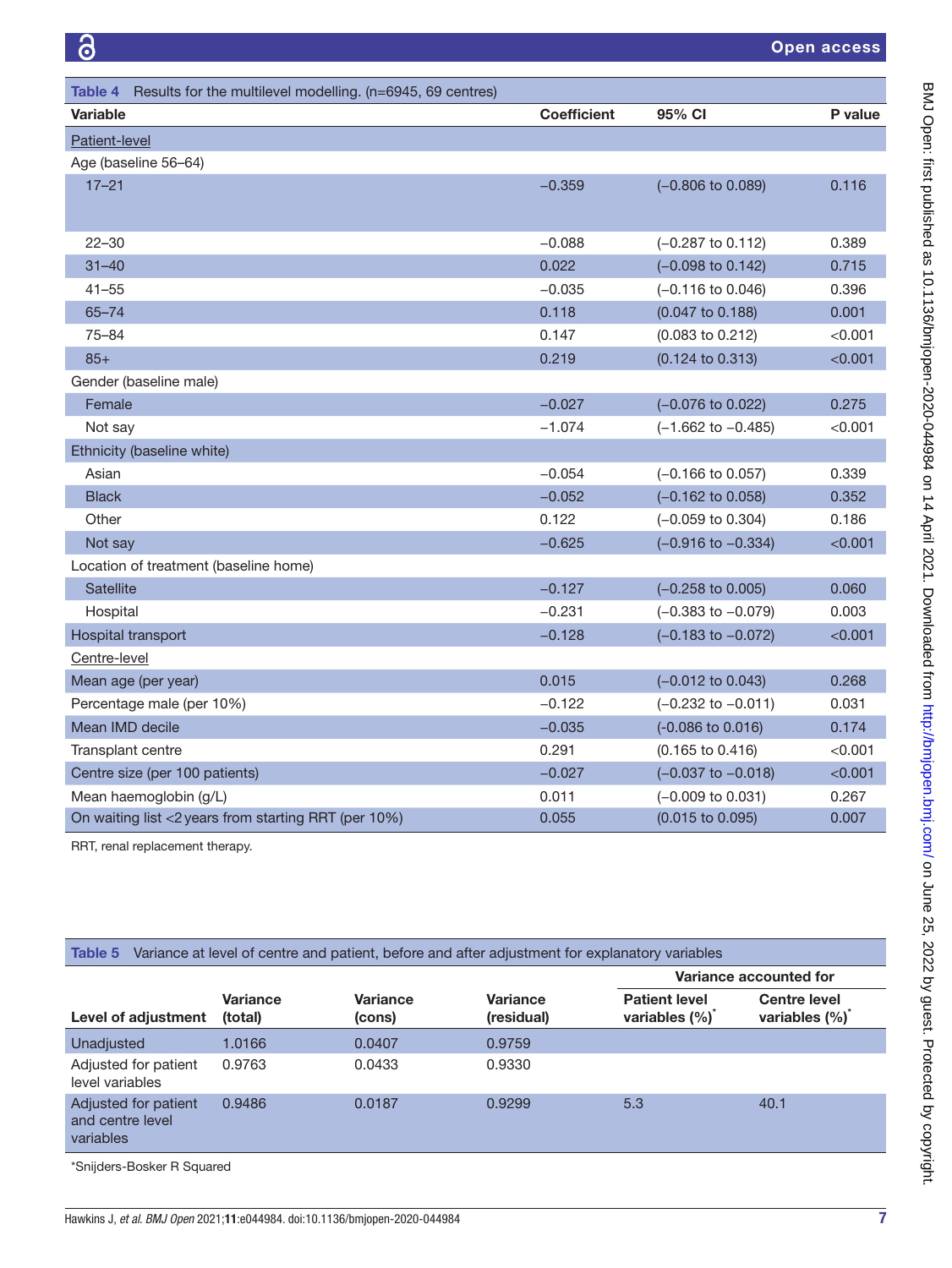or GP practices) can have an influence on an individual's outcome of interest. This is typically handled in analysis using a group variable, or multilevel models. In sample size estimation where no current estimate of the 'cluster effect' is published it is generally accepted that a reasonable conservative estimate of the intra-cluster correlation is in the order of  $r=0.05<sup>23</sup>$  $r=0.05<sup>23</sup>$  $r=0.05<sup>23</sup>$  Often, the effect of clustering is smaller. In this paper however we present evidence that indicates that for patient experience the variation between clusters (eg, treating centres, ie, the centre effect) is larger by several orders of magnitude. In fact, variation attributable to the observed patient-level variables (age, ethnicity and so on) is approximately 5%, while the variation attributable to the centre effect is approximately 40%.

#### Strengths and limitations of the study

Our study has considerable strengths, most notably the large sample size deriving from a national study involving all but two of the UK renal centres making it more likely that the sample was representative, raising statistical power and hence the strength of the findings. The study is also the first to employ multilevel analysis to explore the factors that inform patient experience of renal care at both patient-level and centre-level and provide accurate estimates of the relative contributions for factors at both these levels. It has been suggested that centre-level numbers in excess of 50 are required to prevent bias in estimates of centre-level  $SEs<sup>24</sup>$  $SEs<sup>24</sup>$  $SEs<sup>24</sup>$  It is worth noting that the very large sample size means that a number of so-called statistically significant effects (p values <0.05) represent small differences unlikely to be of clinical importance.

The study also has some limitations. Though PREM scores were generally high, the results do not take into account the potential impact of negative non-response bias, that is, the tendency to participate in the survey being negatively associated with problem reporting.<sup>25</sup> Furthermore, the distribution of scores is skewed, but sensitivity modelling indicated that the reported models and interpretation are robust. More importantly, the observed variation between centres was largely unmeasured. While there have been some calls to focus on variation between centres, there is as yet little effort to understand what these factors are. Based on our study findings, the need to address this gap is urgent.

# Meaning of the study: possible explanations and implications for clinicians and policymakers

These findings have implications for care delivery, suggesting that the benefits on patient experience of personalising care delivery according to patient characteristics may be far outweighed by efforts focused on reducing variation between centres as suggested by others.<sup>[1 26](#page-8-0)</sup> However, it is unclear just what the centre characteristics are which drive this variation. Certainly, the factors examined in this study do not provide an adequate explanation. Wider systemic problems such as understaffing, lack of managerial support, and increased pressure to meet ambitious national targets can promote

a culture of care delivery which is task- rather than patient-focused.<sup>27</sup> Though these issues reflect challenges faced universally by the NHS, the centre-wide variation in patient experience observed in this study may indicate that some centres are better equipped than others to cope with increasing pressures, while others may lack the culture and mechanism to deliver the same standard of care[.1](#page-8-0)

#### Unanswered questions and future research

Further study is needed to determine those centre characteristics which most influence the experience of care reported by the UK HD population. The recognition of the need for 'deep cultural change'<sup>[28](#page-8-22)</sup> in promoting quality improvement is consistent with these interpretations. Additionally, further study is needed to ascertain if this is the case across other service provisions, not just in renal settings.

In summary, this large national study of patients receiving HD suggests that it is centre rather than patient characteristics which are important in shaping patient experience of care. Our findings suggest that a shift in focus from patient characteristics to the service itself is required to understand and improve patient experience of HD and potentially of many other areas of healthcare. This study provides a clear direction for future research aimed at determining the nature of the centre characteristics which drive patient experience.

Twitter Janine Hawkins [@janinehawkinsh1](https://twitter.com/janinehawkinsh1)

Acknowledgements Thank you to all the patients who completed the 2018 Kidney PREM, and the UK renal centres for providing data to the UK Renal Registry. We are grateful to the UK Renal Registry for supplying the data from the 2018 PREM and 2017 UK Renal Registry Report for analysis for this study, and to the UK Renal Registry Patient Council and for Kidney Care UK for their input.

Contributors Study design: KF, JH, JJ, NS, DW. PPI: CC, JH, JJ. Aggregation of data: AB, JH, NS, RS. Analysis of data: AB, KF, NS, SNvdV, DW. Interpretation of data/ results: AB, CC, KF, RG, JH, JJ, BR, CS, NS, SNvdV, DW. Drafting manuscript: AB, KF, JH, JJ, BR, NS, SNvdV, DW. Approval of final manuscript: all authors.

Funding This project was funded internally by the University of Hertfordshire with a cross-school collaboration research grant.

Competing interests All authors have completed the ICMJE uniform disclosure form at [www.icmje.org/coi\\_disclosure.pdf](www.icmje.org/coi_disclosure.pdf) and declare: no support from any organisation for the submitted work; no financial relationships with any organisations that might have an interest in the submitted work in the previous three years; no other relationships or activities that could appear to have influenced the submitted work.

Patient consent for publication Not required.

Ethics approval The study involved secondary analysis of robustly anonymised UK Renal Registry data. The UK Renal Registry has NHS Health Research Authority research ethics approval (16/NE/0042).

Provenance and peer review Not commissioned; externally peer reviewed.

Data availability statement Data may be obtained from a third party. Data are held by the UK Renal Registry. To apply to access Registry data see [https://www.](https://www.renalreg.org/about-us/working-with-us/) [renalreg.org/about-us/working-with-us/.](https://www.renalreg.org/about-us/working-with-us/)

Supplemental material This content has been supplied by the author(s). It has not been vetted by BMJ Publishing Group Limited (BMJ) and may not have been peer-reviewed. Any opinions or recommendations discussed are solely those of the author(s) and are not endorsed by BMJ. BMJ disclaims all liability and responsibility arising from any reliance placed on the content. Where the content includes any translated material, BMJ does not warrant the accuracy and reliability